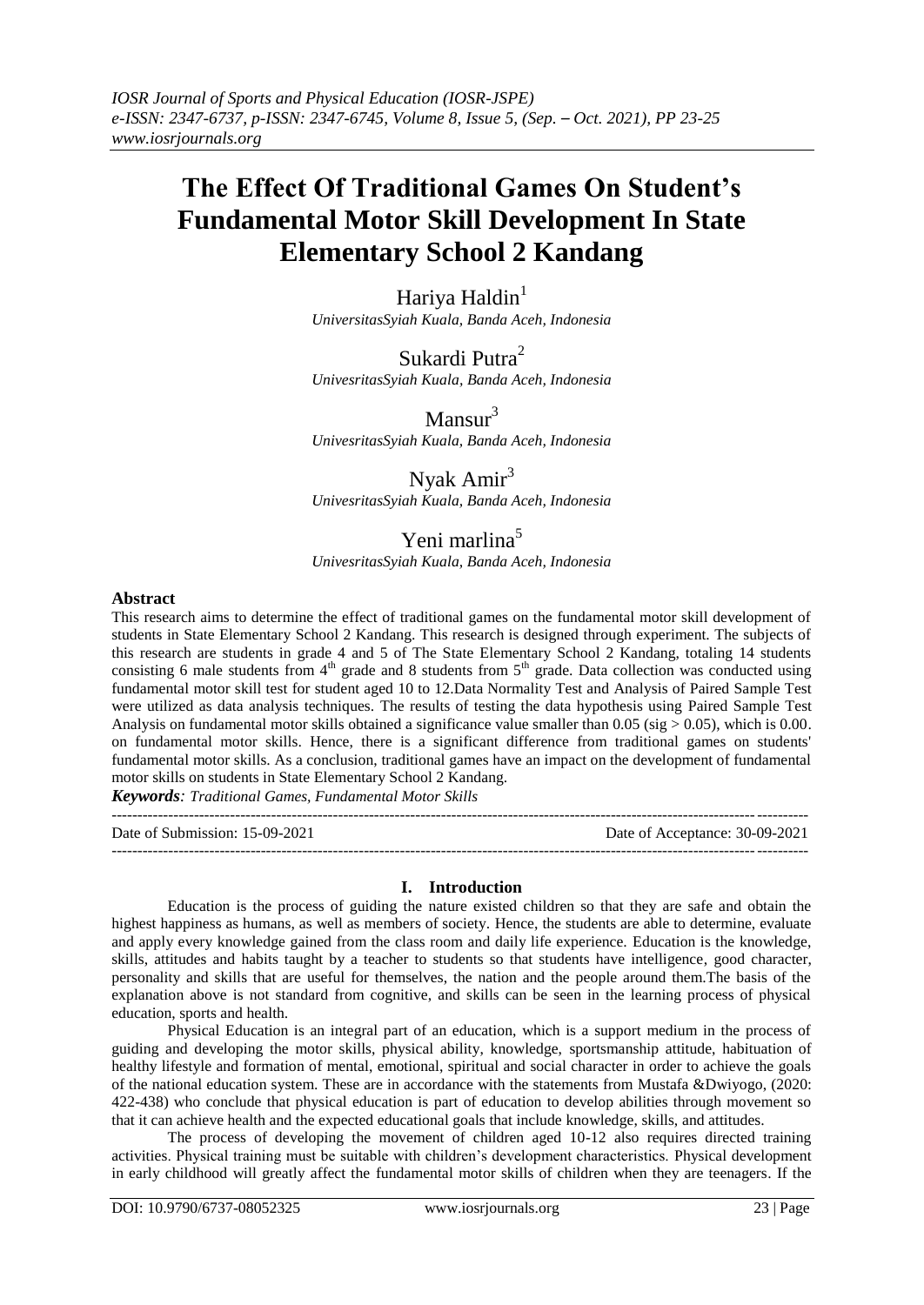child's physical development has training that is in accordance with the child's characteristics, then the child will tend to have achievements in sports.The fundamental motor skills of children begin with doing basic movement exercises. Basic motion is very important in an effort to instill the right foundation in moving. Basic motion can be developed through playing activities. This is because playing can provide opportunities for children to practice knowing the rules, prohibitions, being honest, being patient, and teamwork. Practicing to recognize the rules, prohibitions, being honest, patient, and cooperative is one of the things that are part of physical education as character building. Traditional game sports can be utilized to develop fundamental motor skills and character values of children.

Hasanah (2016:17) stated that traditional game is actually excellent for physical and mental training of children. Indirectly, children will be stimulated by creativity, agility, leadership, intelligence, and breadth of insight through traditional games. In addition, Burstiando (2015:1) also stated that traditional games are a nation's cultural wealth with noble values that can be passed on to children as the nation's next generation. Traditional games are one type of game that are beneficial for the development of children's growth. Based on this opinion, it can be concluded that traditional game activities are able to train children's physical and mental and provide benefits for children's growth and development.

Thus, traditional games are very appropriate for elementary school children. This is because it is in accordance with the character of elementary school children who are in a playing-age, (Sukirno, 2018:7).Asriasnyah (2018:84) also agreed that traditional game activities have a broad development aspect which include agility, speed, strength and fitness aspects. Moreover, Kumbara (2018:43) also mentioned that traditional game activities can also train various component of children's physical condition such as speed, agility, strength, endurance, etc. Traditional game activities have aspects that can improve children'sfundamental motor skills and character values.

According to Kamaludinet. al., (2020:95), beside it is able to train fundamental motor skills, traditional games can also be a supporting medium to embed character values in children. Traditional games also have many benefits, especially in the field of education.The Role of Traditional Games in Education explained that traditional games can improve various aspects of children's development, including:(1) motor aspects that can train endurance, flexibility, sensory-motor, gross motor, and fine motor skills;(2) cognitive aspects that can develop imagination, creativity, problem solving, strategy, anticipation and contextual understanding; (3) the emotional aspect is able to strengthen empathy, self-control and emotional catharsis; and (4) language aspects can develop understanding of value concepts.

Based on the explanations on the traditional games that can be a supporting medium for motor aspect, the writer is intended to study on "The Effect of Traditional Games on Student's Fundamental Motor Skill Development in State Elementary School 2 Kandang"

### **II. Reseacrh Procedure**

Based on the problem that the writer intends to study on the effect of traditional games on the development of fundamental motor skill of students in the State Elementary School 2 Kandang, the researcher uses quantitative approach with a descriptive research in this study.

Research design is defined as a process to collect and analysis the research data. Basically, research design is the "blueprint" that explains every research procedure starting from research to data analysis. The research design is as follows:



Population is an area or the whole objects that will be the target of a research. Sugiyono (2018:80) stated that "population is defined as a generalization area consisting of: objects/subjects with certain qualities and characteristics determined by the researcher to be studied and then drawn conclusions from". Based on this definition, the population of this research is students grade 4and 5 of the state elementary school 2 Kandang, totaling 14 students.

Based on the population number, purposive sampling technique was applied in this research. This is in accordance with the statements by Sugiyono (2018:80) that sample is part of the total and characteristic owned by the population. Therefore, the sample of this research is the male students at grade 4 and 5 of State Elementary School 2 Kandang.

Data collection technique is the most strategic step in a research because the main goal of the research is to collect data and the collected data will be the base of every research conclusion. The data collection technique of this research is Fundamental Motor Skill Test of Students aged 10 to 12.